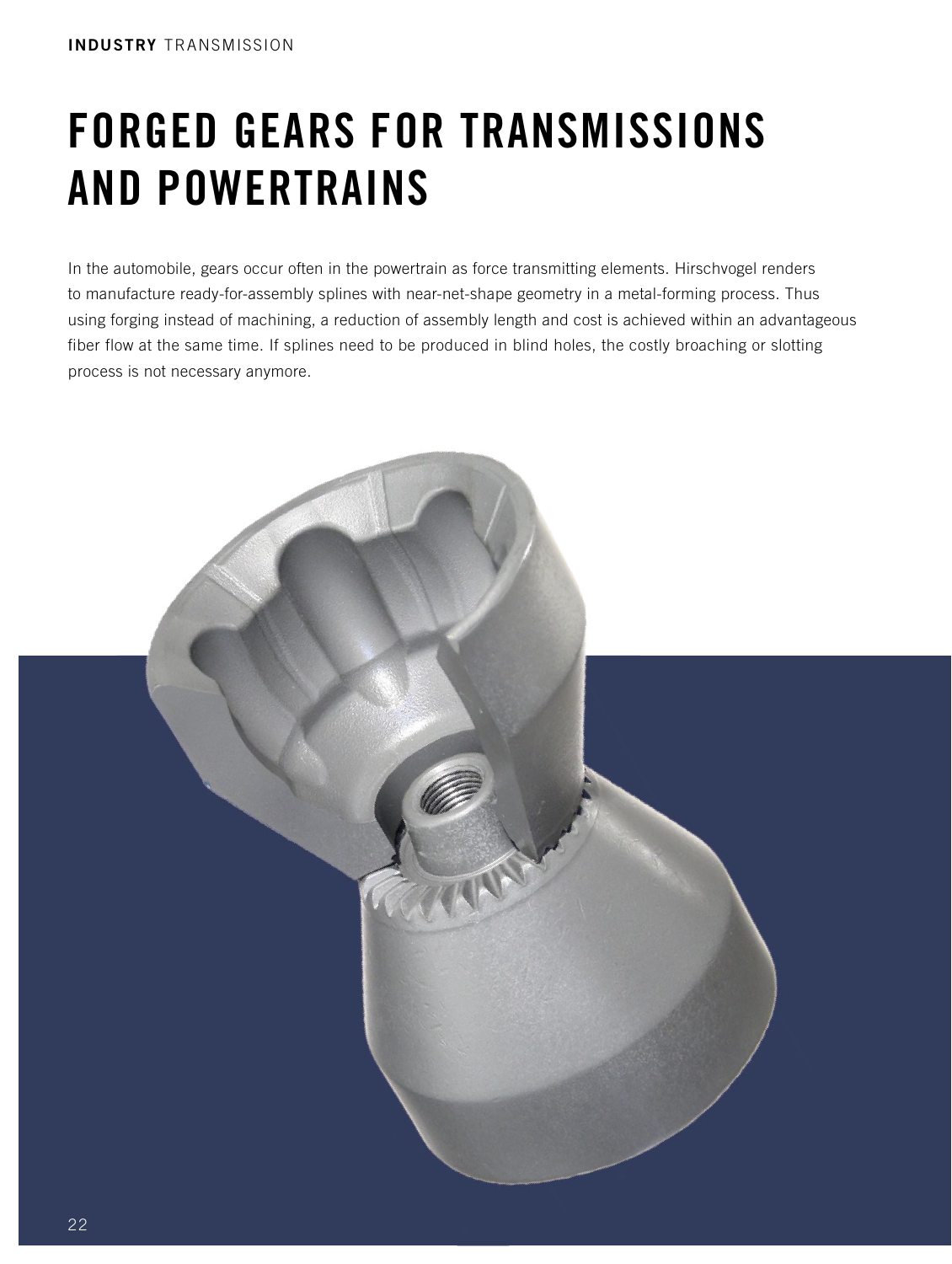#### autHorS



Dipl.-Ing. (FH) Tobias Hofmann is Development Engineer for Gears and Splines at Hirschvogel Umformtechnik GmbH in Denklingen (Germany).

..............................



Dr.-Ing. Stephan Weidel is Director of Research & Development at Hirschvogel Umformtechnik GmbH in Denklingen (Germany).



Dr.-Ing. Hans-Willi Raedt is Principal Director of Product Development at Hirschvogel Umformtechnik GmbH in Denklingen (Germany).

## Advantages of the Forging Process

Gears are frequently used geometrical elements in cars. They find application primarily in the transmission (gearwheels and planet gears) and in the powertrain (torque transmission shaft/hub, multidisk clutches). Due to their complex geometry, production of these elements requires high levels of production engineering efforts and is thus costly.

The high cost-efficiency of forging processes renders the manufacture of readyfor-assembly gears less expensive. Even the production of gears with near-net-shape geometry using forging operations holds the potential of decreasing the overall production costs.

In this article, Hirschvogel outlines the possibilities of manufacturing gears through forging production processes [1] using various examples from series production as well as from development. Besides cost savings, these cases also reveal additional technical advantages, such as a reduction in the assembly length (geometrical restrictions of cutting tools do not apply), monoblock designs and manufacture of geometries that cannot be produced by machining (accessibility, gears in blind holes). From the entire spectrum of forging (hot, warm and cold forging) and of machining, these examples reveal how various types of cost-saving potential may be tapped and technical advantages exploited.

One principal task of gears lies in transferring speed and torque in the form of gearwheels from one shaft to the other and transforming them at the same time. Another important area of application for gears lies in the group of splines. In most transmissions, splines are more frequently used than gearwheels. The task of this machine element is to transfer torque on the same shaft. The fixed gearwheels of a transmission, for example, are connected to the shaft via splines. A further area of application for splines is the powertrain, for example the shaft ends of constant velocity joints, wheel hubs of driven wheels, connection elements of the drive shaft, etc. Producing these gears by means of forging represents a particularly cost-efficient process with technical advantages that will be outlined below.

#### Forging Fundamentals

Forging is an extremely economical process for producing complex components in large volumes at minimum cycle times. Furthermore, forging processes are characterized by high material utilization as well as favorable mechanical material properties in the manufactured parts, particularly when these are subjected to dynamic load.

A significant differentiating factor be tween the various forging processes is the temperature of the billets at the start of the process. When hot forging steel, the metal is heated to temperatures of over 1200 °C. This decreases the force required and increases deformability. During cold forging, the billet has room temperature at the start of forging. As no shrinkage or scale formation occurs, cold forged parts demonstrate greater geometrical and dimensional accuracy than comparable hot forged parts. However, compared to hot forging, the deformability of cold forged parts is limited. When warm forging steel, temperatures between 600 to around 900 °C are required. The goal of warm forging is to combine the benefits of cold and hot forging.

## Metal-forming Process of Gears

The current precision requirements demanded of splines lie in the quality range of between 8 and 9 (according to DIN 5480). This can be achieved using stateof-the-art forging. In order to further increase accuracy when forging gears, optimum conditions must prevail prior to the forging process. This may be achieved by intermediate machining, for example. This eliminates any volume fluctuations caused by upstream processes that may otherwise have a negative impact on the quality of the gears.

Taking the overall quality of the gears into account, quality 7 (according to DIN 5480) currently represents the best that may be achieved reliably on an industrial scale. The precision of the tools needed is two or three quality classes better than the gears of the finished part. Some individual characteristics of the gears, for example the pitch, are transferred by the tools to the workpiece almost identically during the forging process, enabling indi-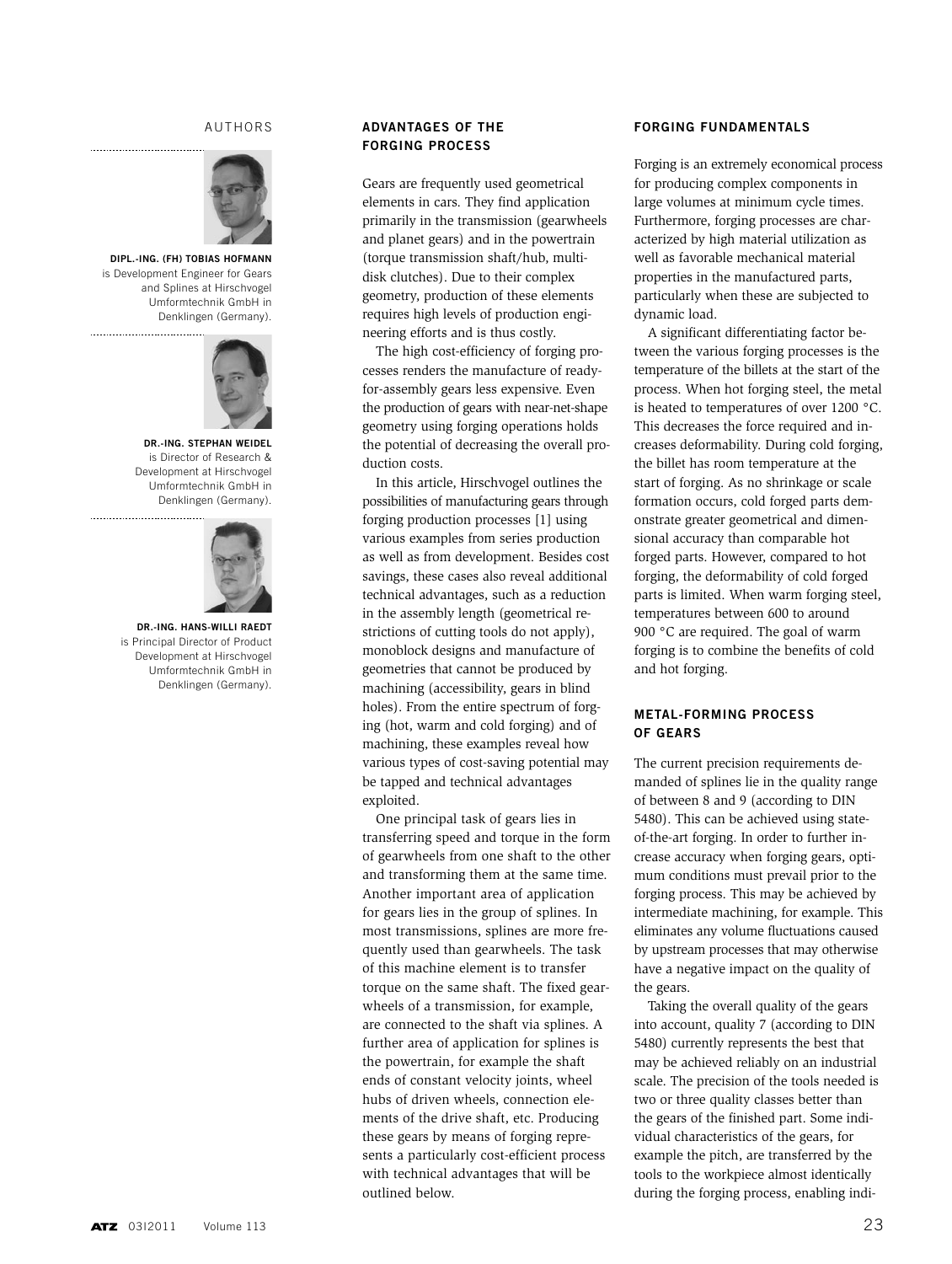

❶ Output flange and sliding shaft ❷ Disk carrier



vidual deviations in the range of quality 5 to be achieved. It is highly important, therefore, to adapt the gear quality to the component function. In some cases, it is advisable to deviate somewhat from the rigid standard and to consciously shift from considerations of individual tolerances towards functional relevance in order to generate optimum components with respect to task fulfillment and costs.

Which type of forging is used for producing gears depends greatly on the part itself. By combining hot and cold forging processes, both complex geometries as well as the required accuracy may be achieved, for example through downstream cold forging of the gears. Savings potential arises if investments in costly gear milling machines are dispensed with, or if producing the gears by means of cutting processes involves disproportionate amounts of effort or requires special processes. Geometrically favorable designs that may be generated by means of forging can also bring about cost savings through the production of smaller parts.

# Practical Example 1 – Splines

While shafts are usually provided with external teeth on the shaft end, hubs normally have internal teeth introduced during a broaching process. The teeth must have good accessibility from both sides. If splines need to be produced in blind holes, a costly slotting process is often unavoidable, as broaching is not an option due to lack of accessibility. Here, forging can offer an alternative that is advantageous from both a quality and a cost perspective as the following examples show.

The output flange,  $\bullet$ , has splines which extend to the base plane of the component without a transitional geometry. Such a design is not economically feasible using cutting processes. The sliding shaft with internal teeth on the cup floor is produced in a three-stage cold

forging process. As the nature of this production method results in practically no inlet and outlet geometries, the total height of the splines can be used. Both the splines and the adjoining cup are produced entirely by means of forging, leading to a very high level of material utilization. This represents an additional benefit in the face of an ever scarcer supply of resources.

The absolute size of forged splines has no effect on the production speed, ❷. Both the large internal as well as the small external splines were produced by means of forging. A combination of warm and cold forging plus machining allows the ready-for-assembly manufacture of this part. Whereas the smaller shaft splines need to be induction hardened due to the small diameter, this process step may be omitted for the larger splines in the cup. In spite of high local compressive loads due to the thin clutch disks, the strain hardening from the forging process is sufficient. The disk carrier is assembled as a central component in a transfer clutch, which is responsible for the torque balance between the front and rear axle.

The production of splines by means of forging means that inlet and outlet zones are eliminated, leading to a significant shortening of the part. The example link shaft in  $\bigcirc$  shows a connecting part that was shortened in length by approximately 25% by switching from milling to forging. The use of a forging process even allowed the possible load to be increased. The preform of this part is generated in a multiple stage warm forging process followed by the production of the ready-for-assembly splines using cold forging.